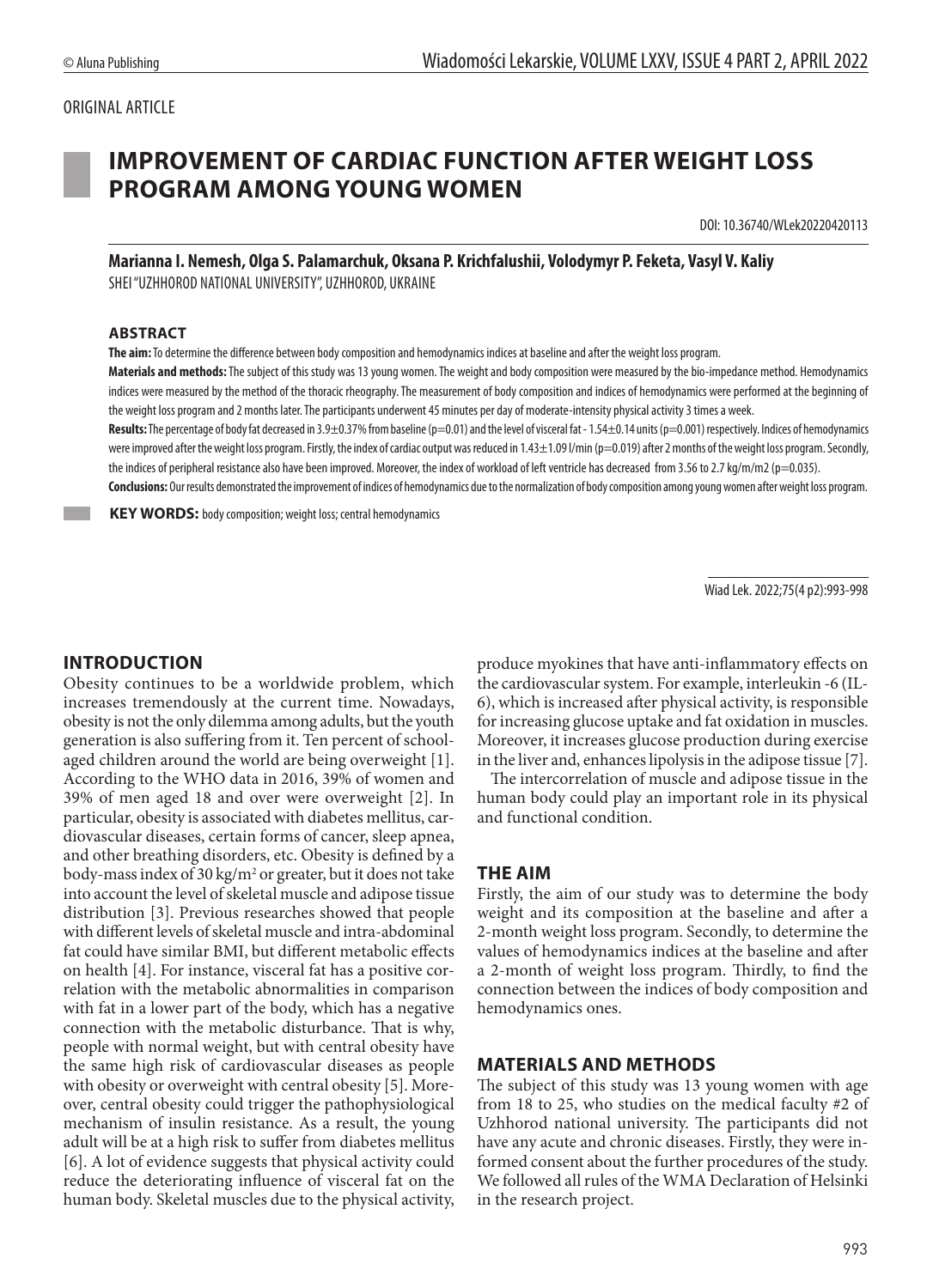The weight, body mass index (BMI, kg/m<sup>2</sup>), the percentage of body fat (BF, %), the percentage of fat-free mass (FFM, %), and the index of visceral fat (VF, un.) were measured by bio-impedance analysis with using body-analizator Tanita BC-601.

Mean arterial pressure (MAP, mmHg), stroke volume (SV, ml/beat), stroke volume index (SVI, ml/m2 /beat) cardiac output (CO, l/min), cardiac index (CI, l/min/m2 ), systemic vascular resistance (SVR, dynes-sec/cm-5), systemic vascular resistance index (SVRI, dynes-sec/cm-5/m2 ), the workload of the left ventricle (WLV, kg/m), the workload of the left ventricle index (WLVI, kg/m/m<sup>2</sup>) were measured by the method of thoracic rheography. 'REOKOM' is the medical device, which we used for the measurement of hemodynamics indices.

The measurement of thoracic rheography requires 2 tape electrodes (one coil). One coil of potential electrodes should be placed around the neck, closer to the clavicle. Another one should be placed on the lower part of the chest, below the xiphoid process. The current electrodes should be placed around the head at the level of the forehead and above the left ankle joint. Since the rheograph is completed with double tape electrodes (coils), then in each of the four used in this case the coils will be involved only one tape [8]. Current cables of the remote unit of the RVG.1 rheograph (white marking) are connected to any of the tapes of the coil installed above the left ankle joint and to any of the tapes of the coil placed on the patient's head. Potential cables RVG.1.1 of the remote unit RVG.1 of the rheograph (red marking) are connected to the lower tape of the coil installed on the neck of the patient and to the upper tape of the coil installed on the patient's chest. The potential cables RVG.1.2 (green marking) are connected to one of the used potential electrodes using a special splitter, together with the corresponding potential cable of the first channel.

The measurement of body composition and indices of hemodynamics were performed at the beginning of the weight loss program and 2 months later. The participants underwent 45 minutes per day of moderate-intensity physical activity 3 times a week. They followed the individualized dietary strategy, which suggested a caloric deficit of 500 kcal/day.

Data were analyzed with a t-t for dependent samples and the multiple linear regression method. All statistical analyses were performed using the program Minitab.

#### **RESULTS**

Firstly, were performed the multiple linear regression to find the connection between BMI and the indices of body composition (table I).

Multiple linear regression was calculated to identify the connection between the dependent variable BMI and independent predictors BF, VF, FFM. Our regression model was statistically significant ( $p=0.001$ ), the predicted  $R^2$  for this model was 13.96%. The statistically significant connection BMI had only with  $VF$  ( $p=0.035$ ). The coefficient

of the visceral fat told us that increasing of visceral fat in 1 unit could lead to the increasing of BMI in  $1.38 \text{ kg/m}^2$ (table II).

Regression Equation:

BMI = 20 + 0.16 BF+ 1.385 VF – 0.10 FFM

Our data showed that the average weight among participants was 79.38±12.04 kg and BMI=29.25±3.66 kg/m<sup>2</sup>, which was identified as overweight. The body weight and body composition changes were evaluated after 2 months of weight loss program and are presented in table III. To investigate this statistically, we calculated the difference by t-test dependent samples.

Participants lost a mean of 5.49±2.02 kg (p=0.008). Furthermore, the percentage of BF decreased by 3.9±0.37% from baseline ( $p=0.01$ ) and the level of VF 1.54 $\pm$ 0.14 units  $(p=0.001)$  respectively. The data reveal significant enhancement in FFM – 4.88±0.32% (p=0.001). Also, we observed changes for hemodynamics indices after the weight loss program (table VI).

#### **DISCUSSION**

It is well known that there is a sex difference according to fat distribution. In comparison to men women have a higher percentage of body fat, which mainly deposit in the subcutaneous area. That is why the fat, which is accumulated in the gluteal-femoral area has a positive influence as in the metabolic processes as in the cardiovascular system [9]. According to our data women had increased level of visceral fat. We could predict that this happened due to the low physical activity and junk food consumption. The loss weight program helps to reduce the level of visceral adipose tissue in 1.54±0.14 units.

Our data also address that indices of hemodynamics were prone to improvement in participants. Firstly, we received the reduction of WLV in  $1.65\pm0.27$  kg/m (p=0,024) after 2 months of the weight loss program. Secondly, the CI as the CO significantly decreased in 1.29±0.56 l/min/m2 and in 1,43±1,09 l/min respectively (p=0,031; p=0,019). Thirdly, the indices of SVR and SVRI increased significantly after the weight loss program. SVR increased in 424±36 dynessec/cm-5 and SVRI increased in 630±146 dynes-sec/cm-5/ m2 . These results go beyond previous reports, showing that the weight loss program, which includes aerobic exercises and dietary intervention, produced clinically important and significant improvement of body composition and hemodynamic indices [10,11].

Increased BMI, which is related to overweight or obesity (OW/OB), is associated with hemodynamic overload. As a result, people with OW/OB are likely to have higher CO, due to enlarged stroke volume and an increase of heart rate [12]. According to our data, while participant lost their weight the index of CO reduced. Firstly, our results support the previous findings that weight and adipose tissue reduction may provide with the improvement of the left ventricular function by decreasing the volume of overload and CO [13]. Secondly, we could predict that LV geometry and its workload have a connection with hemodynamic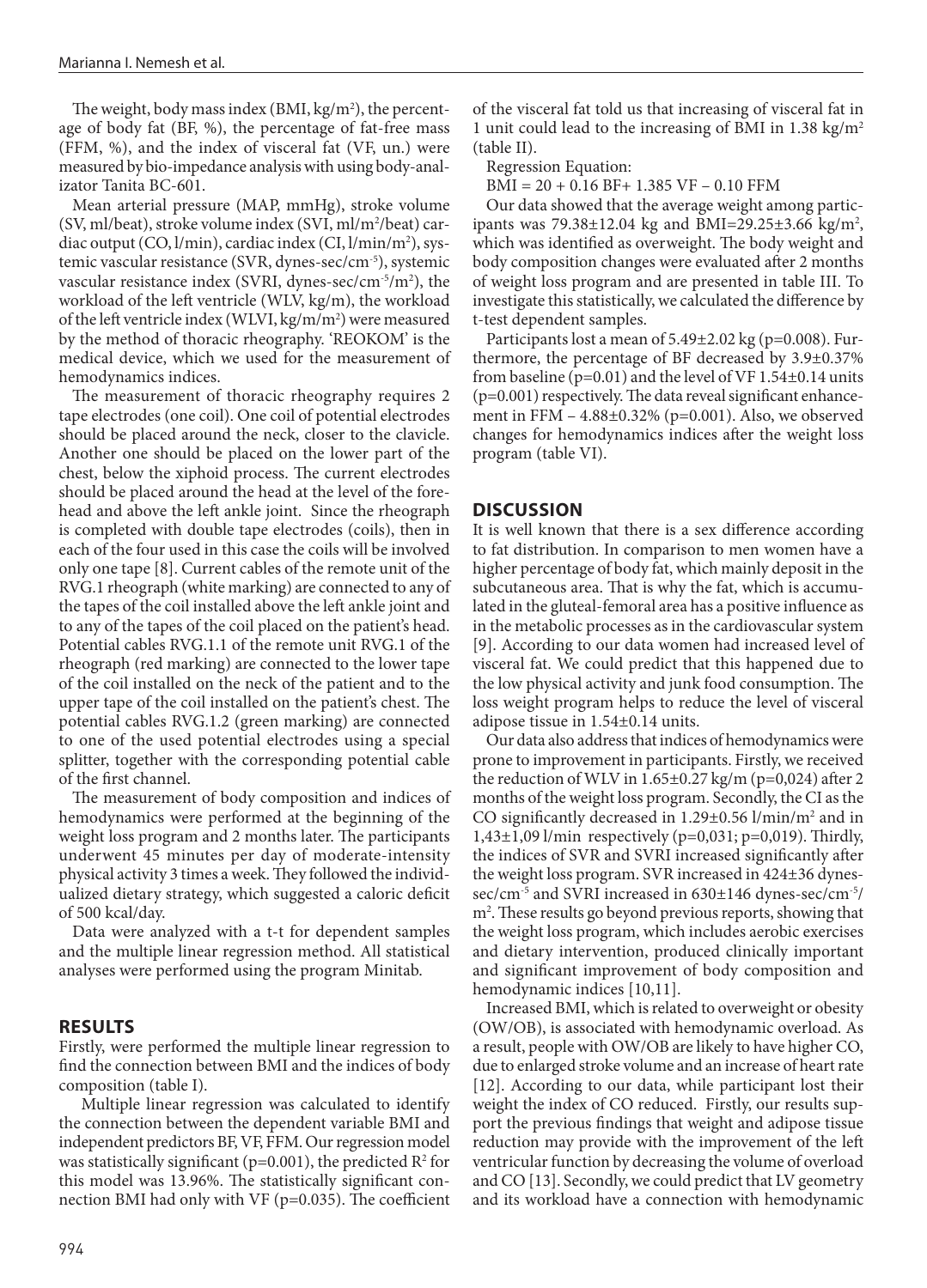#### Table I. Regression Summary for dependent variable BMI

| <b>Model Summary</b><br>$\mathsf{s}$<br>$R-sq(adj)$<br>R-sq(pred)<br>$R-sq$<br>80.59% 74.12%<br>1.86059<br>13.96% |           |         |         |                |                |
|-------------------------------------------------------------------------------------------------------------------|-----------|---------|---------|----------------|----------------|
| <b>Source</b>                                                                                                     | <b>DF</b> | Adj SS  | Adj MS  | <b>F-Value</b> | <b>P-Value</b> |
| Regression                                                                                                        | 3         | 129.376 | 43.1254 | 12.46          | 0.001          |
| BF, %                                                                                                             |           | 0.061   | 0.0612  | 0.02           | 0.897          |
| VF, un.                                                                                                           |           | 21.183  | 21.1834 | 6.12           | 0.035          |
| FFM, %                                                                                                            |           | 0.023   | 0.0229  | 0.01           | 0.937          |
| Error                                                                                                             | 9         | 31.156  | 3.4618  |                |                |
| Total                                                                                                             | 12        | 160.532 |         |                |                |

Table II. Results of multiple linear regression according to the coefficients

| <b>Coefficients</b> |         |                |                 |                |            |
|---------------------|---------|----------------|-----------------|----------------|------------|
| <b>Term</b>         | Coef    | <b>SE Coef</b> | <b>T-Val ue</b> | <b>P-Value</b> | <b>VIF</b> |
| Constant            | 20      | 118            | 0.17            | 0.870          |            |
| BF, %               | 0.16    | 1.19           | 0.13            | 0.897          | 101.61     |
| VF, un.             | 1.385   | 0.560          | 2,47            | 0.035          | 2.93       |
| FF, %               | $-0.10$ | .25            | $-0.08$         | 0.937          | 101.37     |

Table III. Comparison of indices of body composition after the weight loss program

| <b>Body composition</b> | baseline         | after 2 month   | p-value |
|-------------------------|------------------|-----------------|---------|
| Weight, kg              | 79.38±12.04      | 73.89±10.02     | 0.008   |
| BMI, $kg/m2$            | $29.25 \pm 3.66$ | $27.6 \pm 3.11$ | 0.001   |
| BF, %                   | 37.95±4.57       | $34.05 \pm 4.2$ | 0.01    |
| FFM, %                  | 58.78±4.32       | $63.66 \pm 4$   | 0.001   |
| VF, units               | $6.77 \pm 1.64$  | $5.23 \pm 1.78$ | 0.001   |

Table VI. Comparison of hemodynamics indices after the weight loss program

| Indices of hemodynamics                          | baseline         | After 2 months    | p-value |
|--------------------------------------------------|------------------|-------------------|---------|
| MAP, mm Hg                                       | $91.67 \pm 7.11$ | $92.2 + 4.33$     | 0.746   |
| SVI, ml/m <sup>2</sup> /beat                     | 44.84±14.90      | $40.22 \pm 15.19$ | 0.441   |
| $CO.$ $I/min$                                    | $5.32 \pm 1.96$  | $3.89 \pm 0.87$   | 0.019   |
| CI, $1/min/m2$                                   | $3.00 \pm 0.97$  | $2.29 \pm 0.41$   | 0.031   |
| SVR, dynes-sec/cm-5                              | 1388±418         | 1812±382          | 0.011   |
| SVRI, dynes-sec/cm <sup>-5</sup> /m <sup>2</sup> | 2415+697         | $3045 + 551$      | 0.028   |
| WLV, kg/m                                        | $6.31 \pm 2.59$  | $4.66 \pm 2.32$   | 0.024   |
| WLVI, $kg/m/m^2$                                 | $3.56 \pm 1.3$   | $2.70 \pm 0.56$   | 0.035   |

components due to the Frank-Startling law and non-hemodynamic components (body composition). That is why increasing of CO and disproportional increment of body size due to the adipose tissue could lead to augmentation of the index of WLV [14].

In our findings, we observed that OW participants were likely to have lower SVR in the presence of increased CO. To some extent, this scenario has a temporary adaptive mechanism for the prevention of an increase of blood pressure, but mainly it is insufficient [15]. Other studies showed a similar association between these hemodynamics indices [16]. There is a reason to suspect, that increased level of visceral fat and subcutaneous fat in the trunk decreases artery compliance [17]. Increased CO due to the augmented blood flow leads to the rising of preload. At the same time, the overproduction of adipocytokines by visceral fat reduces NO-mediated vasodilatation, which leads to an increase in blood pressure and afterload.

After the weight loss program, SVR increased, whereas CO reduced. We could hypothesize that reducing CO, respectively, leads to the increasing in SVR. To our mind, such changes in SVR talk about the improvement of the vasomotor activity after the weight loss program. We have not received a statistically significant difference according to the index MAP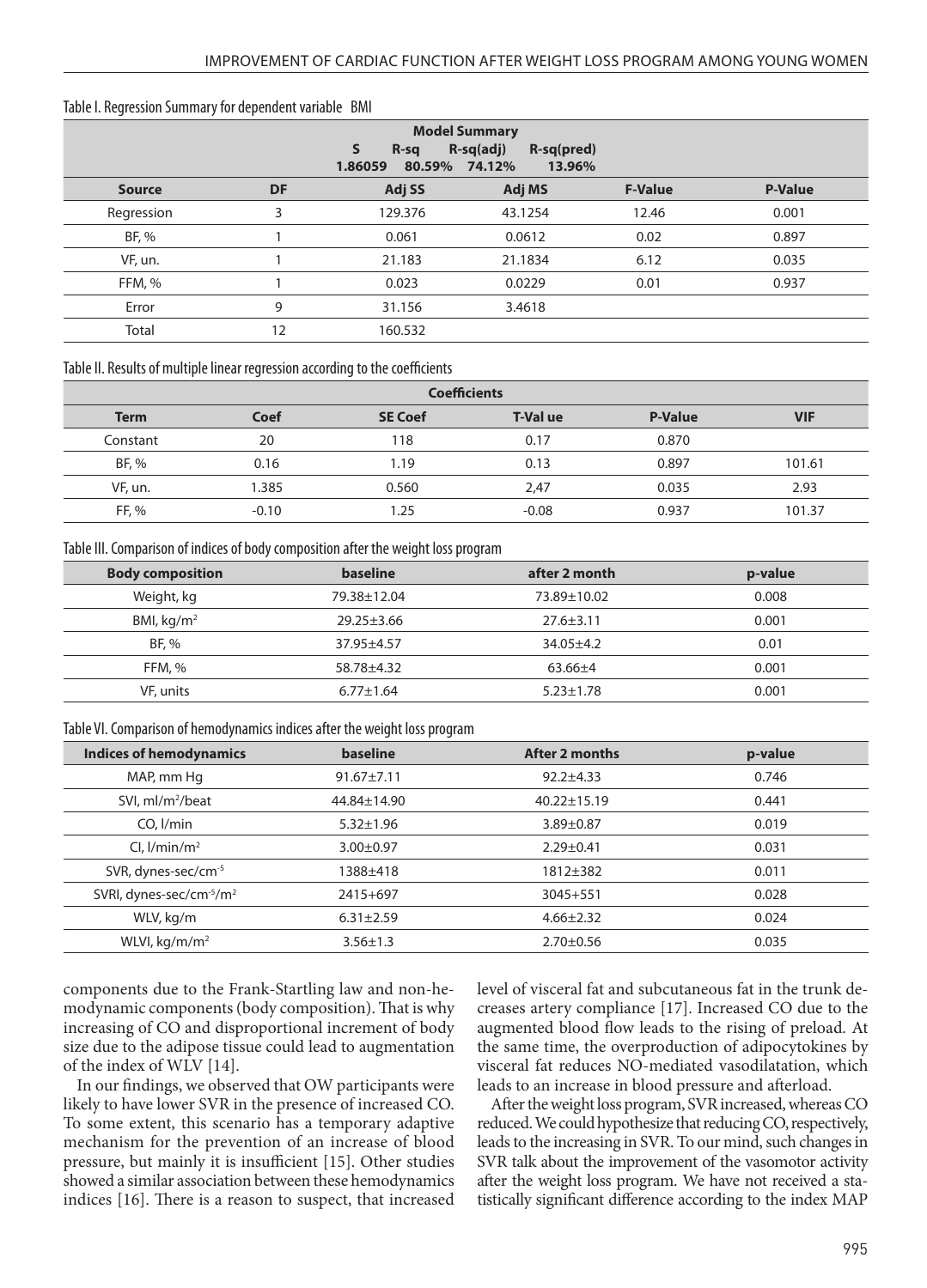(p=0.746). That is why, during the whole period of the weight loss program, women had constant MAP. The MAP was based on the increased level of CO and decreased level of SVR before the weight loss program. The same level of the MAP mainly was based on the CO, which has decreased, and the SVR, which has increased after the weight loss program. We could suppose, that the reduction of the visceral fat during the weight loss program has prevented the irreversible changes of the SVR, and has improved the vasomotor activity of the vessels.

The % of FFM mostly describes the physical person's activity. After 2-months of the weight loss program, the % FFM has been improved. The skeletal muscle pump facilitated the venous return and as a result, the myocardium requires less force for contraction [18]. Exercise training changes the geometry of the heart and improves the pump capacity of the heart [19]. Adaptive remodeling of the heart typically occurs with the preservation of the contractility function of the heart through the oxidative energy production and by omitting fat acid oxidation [20]. Steam from this, the index of WLV decreased significantly from  $3.56\pm1.3$  to  $2.70\pm0.56$  kg/m/m<sup>2</sup>, so we could predict that the power of contraction of LV will be more economical.

## **CONCLUSIONS**

- 1**.** According to the results of the multiple linear regression, the reduction of the visceral fat will influence on the reduction of the BMI.
- 2. According to our data, body composition has been improved after the weight loss program. The visceral fat has reduced in 1.54±0.14 units and FFM has increased in 4.88±0.32 %.
- 3. The CO has decreased in 1,43±1,09 l/min and SVR has increased in 424±36 dynes-sec/cm5 , which together have optimized the functional condition of the cardiovascular system.

## REFERENCES

- 1. Lobstein T., Baur L., Uauy R. Obesity in children and young people: a crisis in public health.Obesity reviews. 2004; 5:4-85.
- 2. World Health Organization. Overweight and Obesity [Internet]. Geneva: World Health Organization. 2018. www.who.int/gho/ncd/risk\_factors/ overweight\_obesity/obesity\_adults/en/. [date access 14.06.2021]
- 3. Chrysant S.G., Chrysant G.S. The single use of body mass index for the obesity paradox is misleading and should be used in conjunction with other obesity indices. Postgrad Med. 2019; 131(2):96-102. doi: 10.1080/00325481.2019.1568019.
- 4. Thomas E.L., Bell J.D. Body Fat: our own Janus. Physiology News. 2014; 96; 7-24.
- 5. Bosomworth N.J. Normal-weight central obesity: Unique hazard of the toxic waist. Canadian Family Physician. 2019; 65(6): 399-408.
- 6. Forkert E. C., Rendo-Urteaga T., Nascimento-Ferreira M.V. et al. Abdominal obesity and cardiometabolic risk in children and adolescents, are we aware of their relevance? Nutrire. 2016; 41(1): 15-23. doi:10.1186/s41110-016-0017-7.
- 7. Pratesi A., Tarantini F., Di Bari M. Skeletal muscle: an endocrine organ. Clinical cases in mineral and bone metabolism. 2013; 10(1): 11-14. doi: 10.11138/ccmbm/2013.10.1.011.
- 8. Gundarov I.A., Pushkar Yu.T., Konstantinov E.N. Pokazateli central'noj gemodinamiki opridel'onnye tetrapolyarnoj grudnoj reografiej [On the standards of central hemodynamics, determined by tetrapolar thoracic rheography]. Ter. arh.1983; 4: 26-32. (in Russian)
- 9. Karastergiou K., Smith S.R., Greenberg A.S., Fried S.K. Sex differences in human adipose tissues–the biology of pear shape. Biology of sex differences. 2012; 3(1):13-18. doi: 10.1186/2042-6410-3-13.
- 10. Foster-Schubert K.E., Alfano C.M., Duggan C.R. et al. Effect of diet and exercise, alone or combined, on weight and body composition in overweight-to-obese postmenopausal women. Obesity. 2012; 20(8):1628-38.
- 11. Miller C.T., Fraser S.F., Levinger I. et al. The effects of exercise training in addition to energy restriction on functional capacities and body composition in obese adults during weight loss: a systematic review. PloS one. 2013; 8(11): e81692. doi:10.1371/ journal.pone.0081692.
- 12. Vasan R.S. Cardiac function and obesity. BMJ. 2003; 89(10): 1127-29.
- 13. Kosmala W., O'Moore-Sullivan T., Plaksej R. et al. Improvement of left ventricular function by lifestyle intervention in obesity: contributions of weight loss and reduced insulin resistance. Diabetologia. 2009; 52(11): 2306-16.
- 14. De Simone G., Izzo R., De Luca N. et al. Left ventricular geometry in obesity: is it what we expect?. Nutrition, Metabolism and Cardiovascular Diseases. 2013; 23(10): 905-12.
- 15. Kardassis D., Bech-Hanssen O., Schönander M. et al. Impact of body composition, fat distribution and sustained weight loss on cardiac function in obesity. International journal of cardiology. 2012; 159(2): 128-33.
- 16. De Simone G., Devereux R.B., Kizer J.R. et al. Body composition and fat distribution influence systemic hemodynamics in the absence of obesity: the HyperGEN Study. The American journal of clinical nutrition. 2005; 81(4): 757-61.
- 17. Acree L.S., Montgomery P.S., Gardner A.W. The influence of obesity on arterial compliance in adult men and women. Vascular Medicine. 2007; 12(3): 183-88.
- 18. Casey D.P., Hart E.C. Cardiovascular function in humans during exercise: role of the muscle pump. The Journal of physiology. 2008; 586(21): 5045-46.
- 19. Kemi O.J., Wisløff U. High-intensity aerobic exercise training improves the heart in health and disease. Journal of cardiopulmonary rehabilitation and prevention. 2010; 30(1): 2-11.
- 20. Nystoriak M.A., Bhatnagar A. Cardiovascular effects and benefits of exercise.Frontiers in cardiovascular medicine. 2018; 5: 135-140.

*The study was performed within the scientific theme "Functional state of the autonomic systems depending on the ratio of adipose and muscle tissue in normal and in pathology" (state registration number: 0118U000713)*

#### **ORCID and contributionship:**

*Marianna I. Nemesh: 0000-0001-8044-7053B-D,F Olga S. Palamarchuk: 0000-0002-8236-040Х BC Oksana P. Krichfalushii: 0000-0001-6326-5178 BC Volodymyr P. Feketa: 0000-0002-4951-4040 A Vasyl V. Kaliy: 0000-0001-5260-3282А*

## **Conflict of interest:**

*The Authors declare no conflict of interest.*